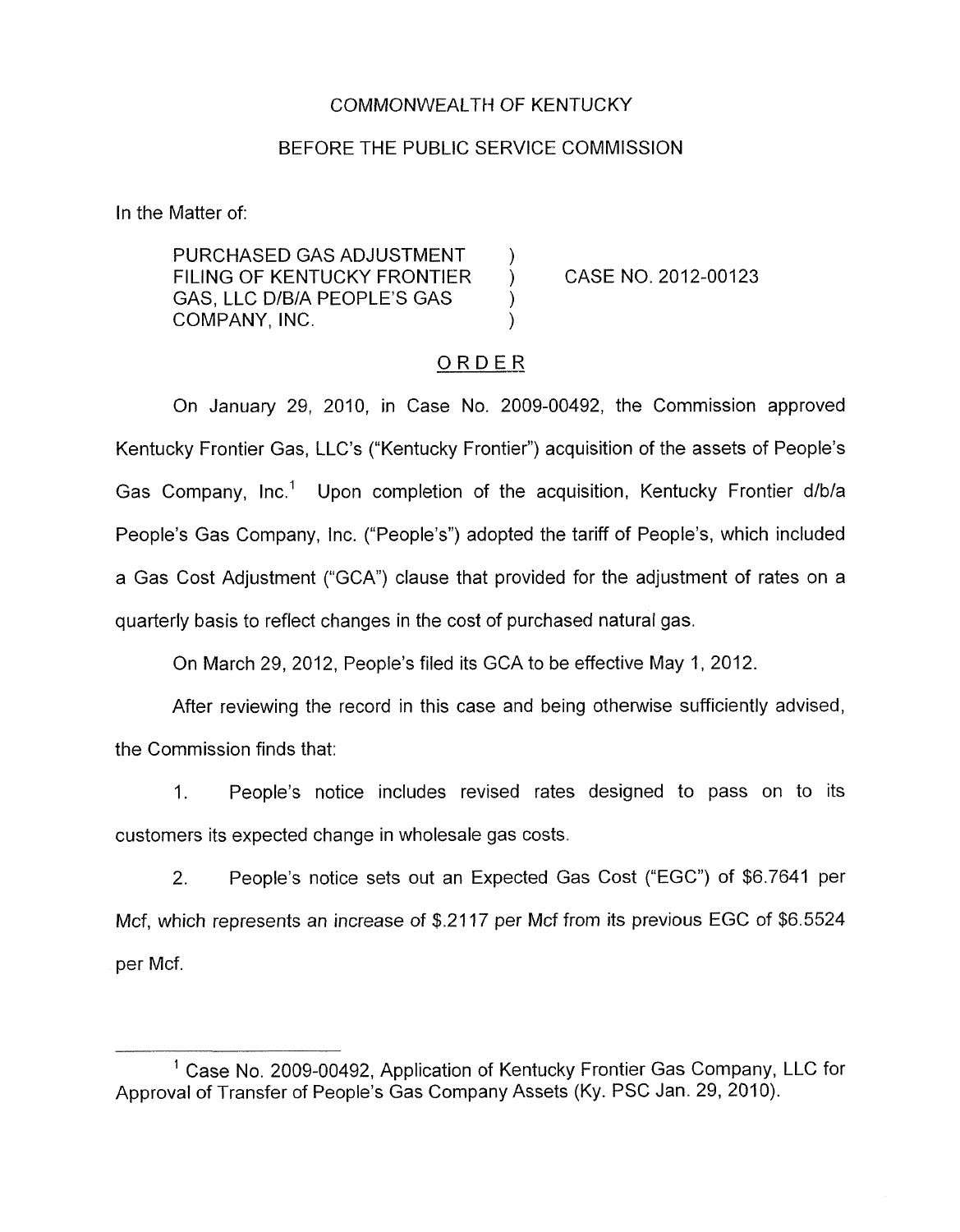3. People's notice sets out no current quarter Refund Adjustment.

**4.**  People's notice sets out a current quarter Actual Adjustment ("AA") in the amount of \$.I264 per Mcf. People's total AA of \$.4254 per Mcf is an increase of \$.0199 per Mcf from its previous total AA of \$.4055 per Mcf.

*5.* People's notice proposes no current quarter Balance Adjustment ("BA''). People's total BA of \$.OOOO per Mcf represents an increase of \$.0399 per Mcf from its previous total BA of (\$.0399) per Mcf.

6. People's GCA is \$7.1 895 per Mcf, which is an increase of \$.2715 per Mcf from its previous GCA of \$6.9180 per Mcf.

7. The rates in the Appendix to this Order are fair, just, and reasonable and should be approved for billing for service rendered by People's on and after May 1, 2012.

IT IS THEREFORE ORDERED that:

1. The rates in the Appendix attached hereto and incorporated herein are approved for billing for service rendered on and after May 1,2012.

2. Within 20 days of the date of this Order, People's shall file its revised tariff sheets with this Commission setting out the rates authorized herein and reflecting that they were approved pursuant to this Order.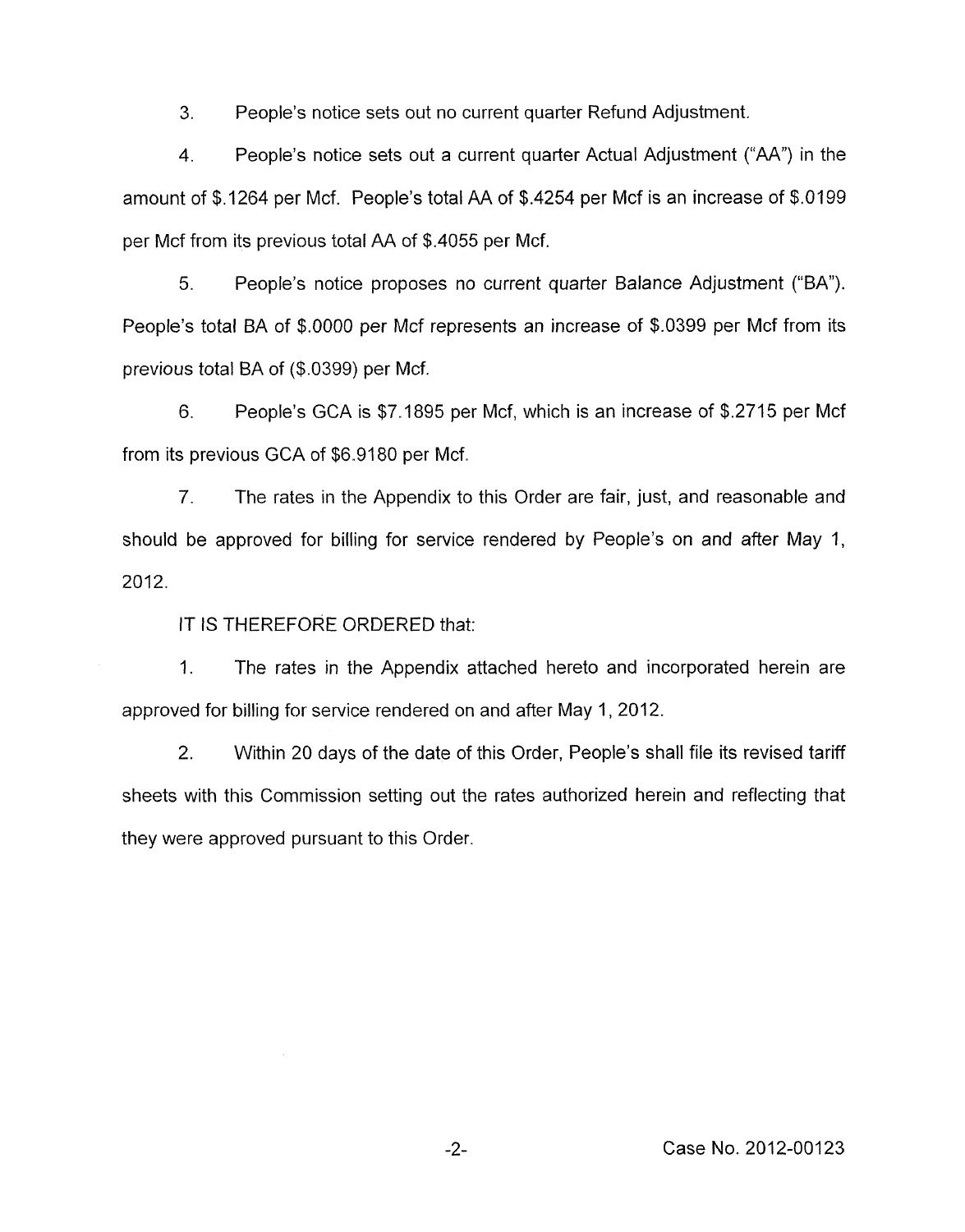By the Commission



**ATTES** Exeduti **Director** 

Case No. 2012-00123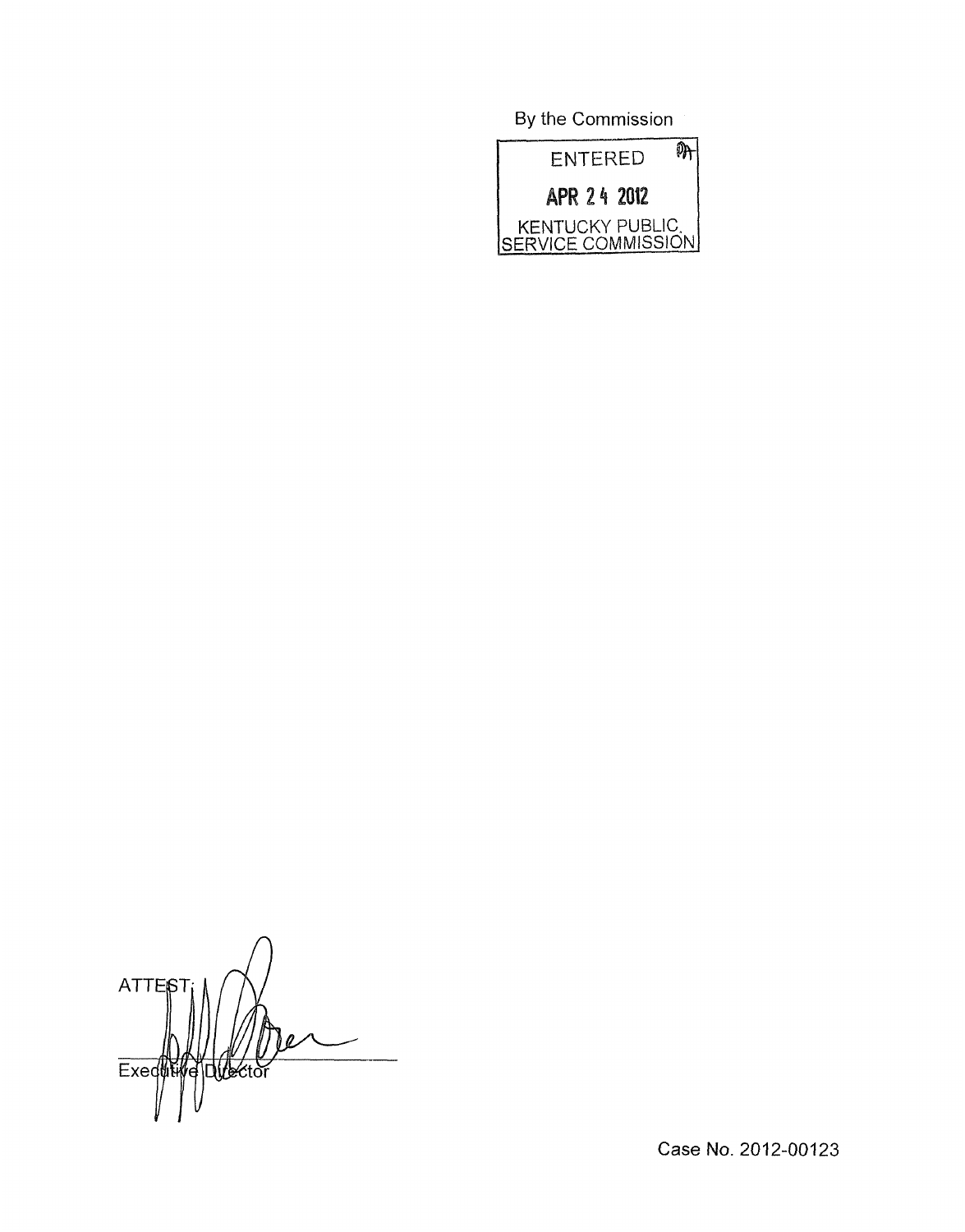### APPENDIX

#### APPENDIX TO AN ORDER OF THE KENTUCKY PUBLIC SERVICE COMMISSION IN CASE NO. 2012-00123 DATED APR 2 4 2012

The following rates and charges are prescribed for the customers in the area served by People's Gas Company, Inc. All other rates and charges not specifically mentioned herein shall remain the same as those in effect under authority of this Commission prior to the date of this Order.

# Monthly:

 $\sim$ 

|                            | <b>Base Rate</b> | <b>Gas Cost</b><br>Recovery<br>Rate |    | Total     |
|----------------------------|------------------|-------------------------------------|----|-----------|
| First 1 Mcf - Minimum Bill | \$4.3971         | \$7.1895                            |    | \$11.5866 |
| Over 1 Mcf                 | \$2.7670         | \$7.1895                            | S. | 9.9565    |